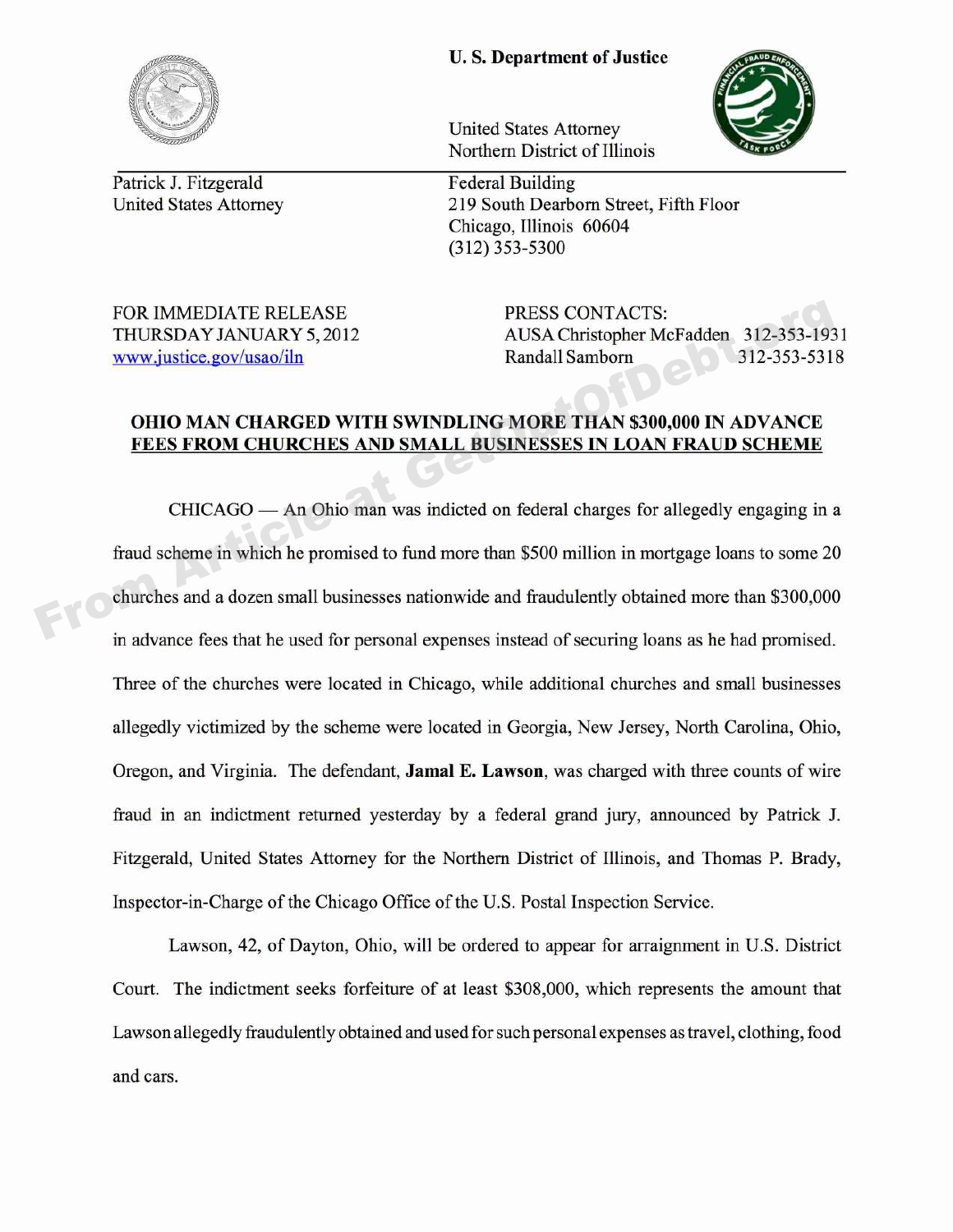According to the indictment, between June 2009 and December 2010, Lawson offered to provide loans to pastors of churches and owners of small businesses through one of his companies: Evangel Capital Group LLC and Evangel Capital Partners Ltd., Ascendant Capital Partners LLC and Ascendant Commercial Mortgage, and Destiny Capital Group LLC and Destiny Capital Partners Ltd. Lawson advertised low-interest loans to churches and small businesses and, after receiving a loan application, advised the borrowers that his companies had approved loans in amounts ranging from approximately \$300,000 to \$206 million and that firm closing dates had been set. Lawson allegedly knew that he lacked the ability to fund the loans through his companies and he had not secured funding or closing dates from other outside lenders. Example at Lawson divertised fow methods to change is detected and sind of claims of changes and sind of controls and sind, and receiving to loan application, advised the borrowers that his companies had approved loans in

As part of the scheme, Lawson allegedly told the borrowers that, before any loans would be disbursed, they were required to pay certain advance fees, in amounts ranging from approximately \$1,250 to \$35,000, that would be used to obtain appraisals, loan documents, title reports, and audited financial statements. The indictment alleges that Lawson directed the borrowers to pay the advance fees by mailing checks or transferring funds to accounts that he controlled.

Lawson told borrowers that he would refund their application fees if they did not receive the loans, knowing that he never intended to provide the actual loans, the charges allege. Altogether, Lawson allegedly promised to fund loans totaling at least \$537.4 million to some 20 churches and 13 small businesses. In Chicago, he alleged defrauded one unnamed church of \$3,950 in fees for a purported \$742,000 mortgage loan; a second church of \$4,000 in fees to provide a mortgage loan of \$1,546,000; and a third church of \$3,950 in fees for a \$3,045,000 mortgage loan.

The government is being represented by Assistant U.S. Attorney Christopher McFadden.